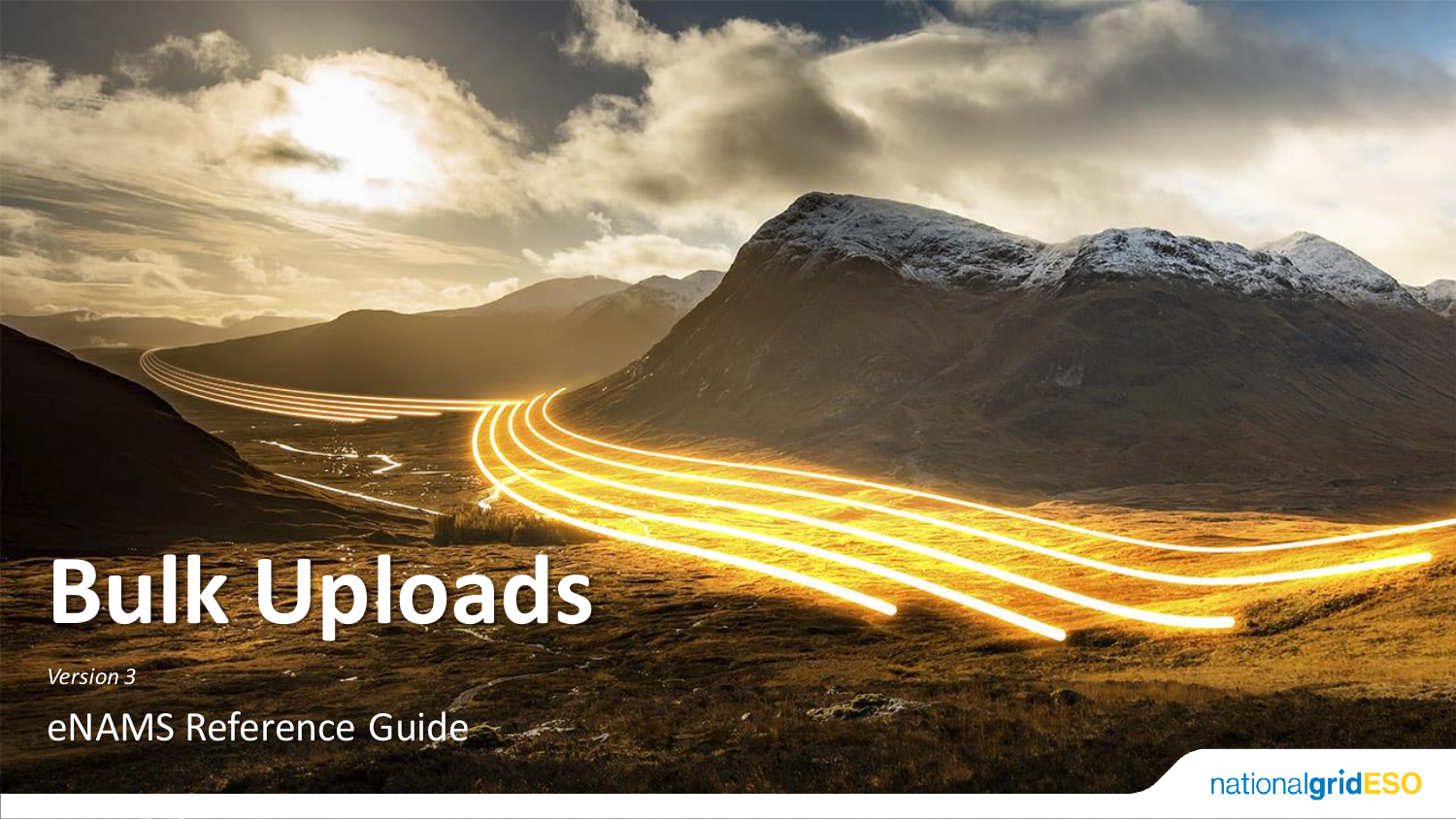## Table of Contents

- 1. Bulk Upload Template
- 2. Uploading a Bulk Upload file
- 3. Recently uploaded files and Bulk Upload Report

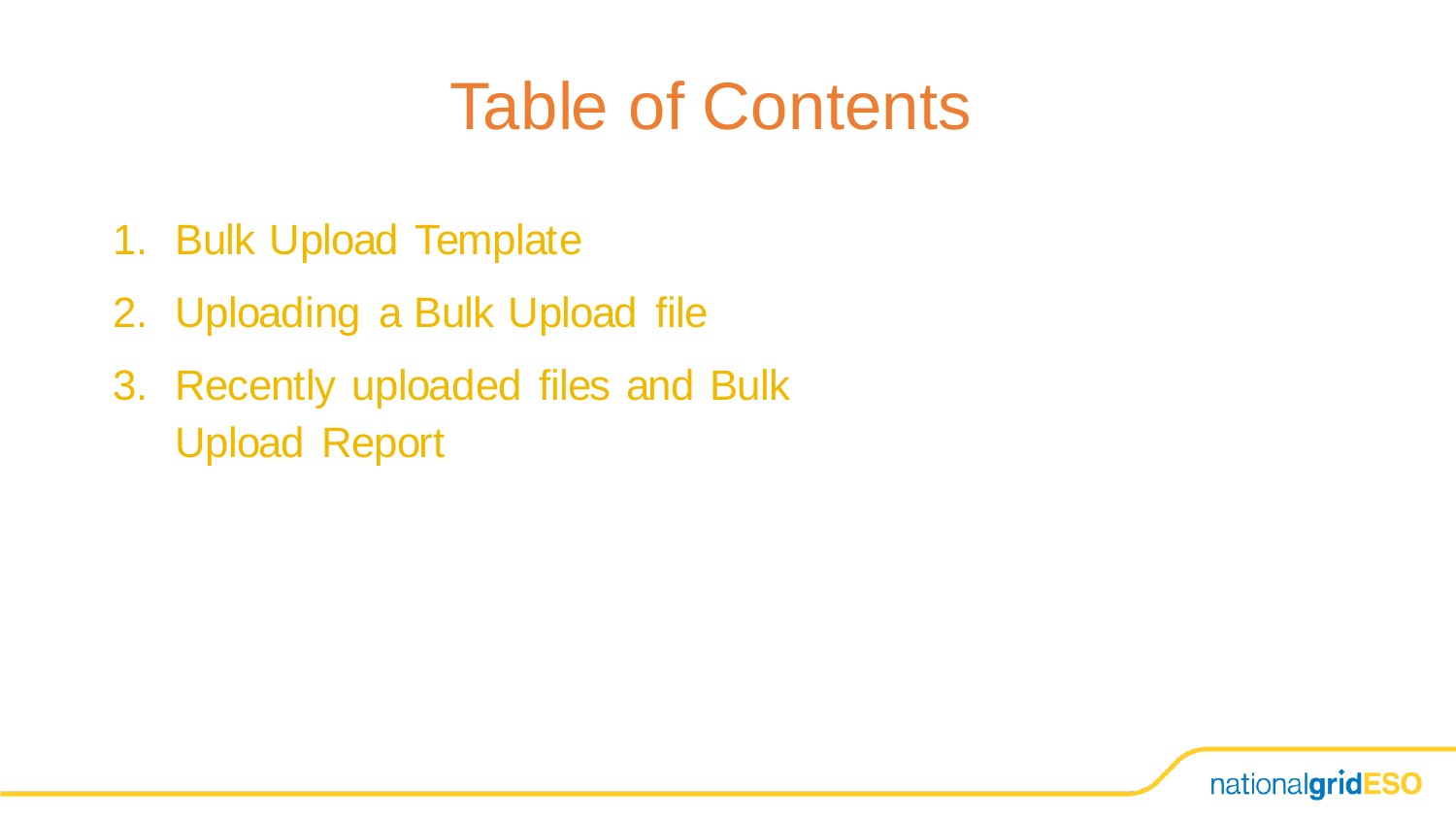Section 1

# Bulk Upload Template

*This section will show a sample BU and give a list of the fieldnames and the options that can be entered into those fields.*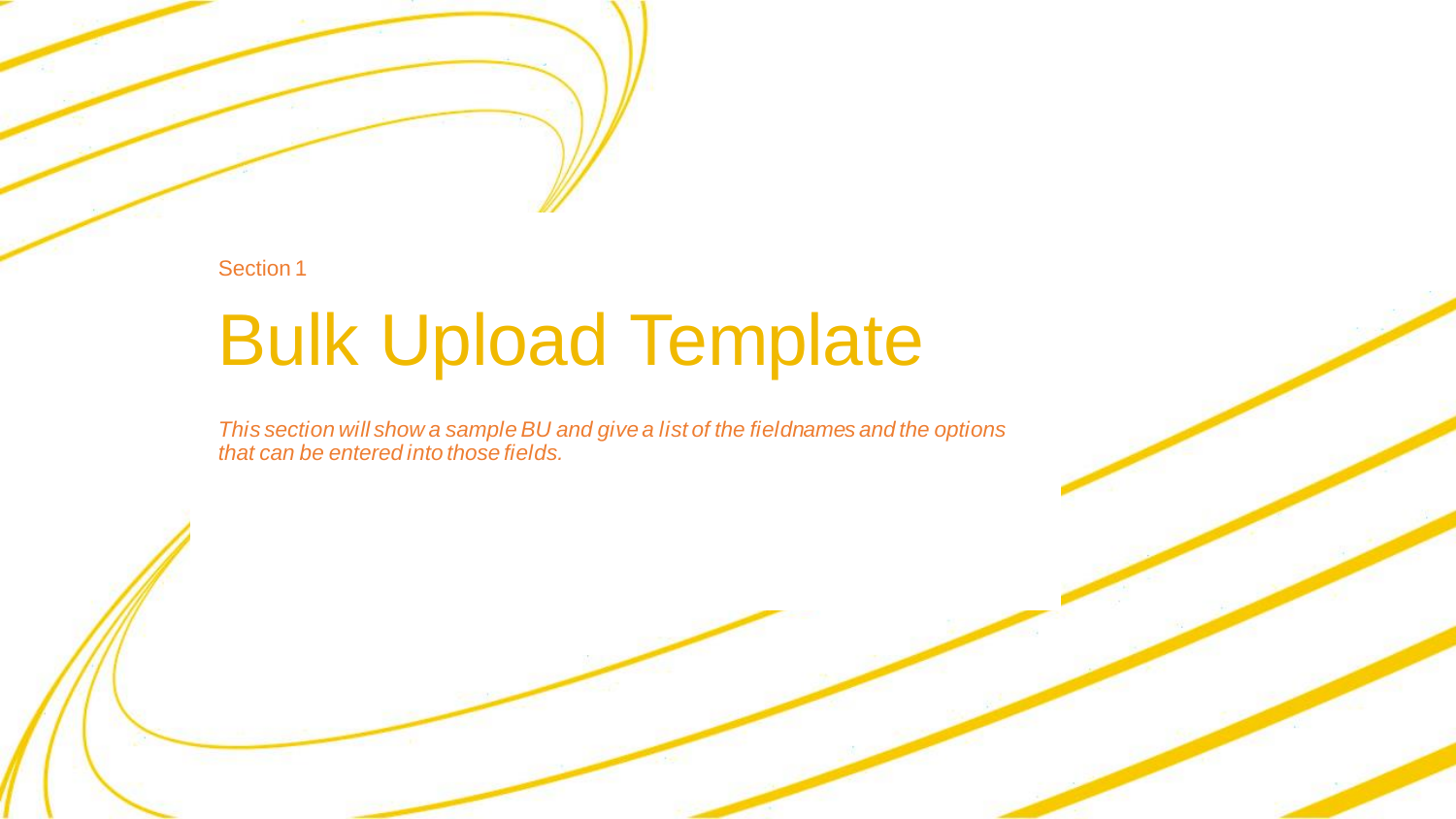This process allows for Outages to be uploaded to eNAMS in bulk rather than individually within the User Interface.

The process can be used to bulk create, or bulk update existing outages, and is mainly used by a TO Outage Planner, but an SO can also do this.

The latest **Bulk Outage Upload Template.xlsx** is embedded in page 7 of this guide. The file must be created and updated in Excel format (\*.xlsx) then only be saved in CSV format at the point when you wish to upload.

The **Outage Number** field is important – if it is bank or does not match to existing outage, it creates a new one, if it does, it updates the existing one.

If you open a Bulk Outage CSV in Excel, each row is a separate Outage. The Outage Status for each Outage can be entered as **Initial** (places the outage in initial status), **TBA** (submits a TBA change request) or **With SO** (auto-submits the Outage for new outages or creates a change request for updates).

You can also specify multiple entries against each outage in the Tags and Work Type columns – separate each Tag with a semi-colon.

nationalgridESO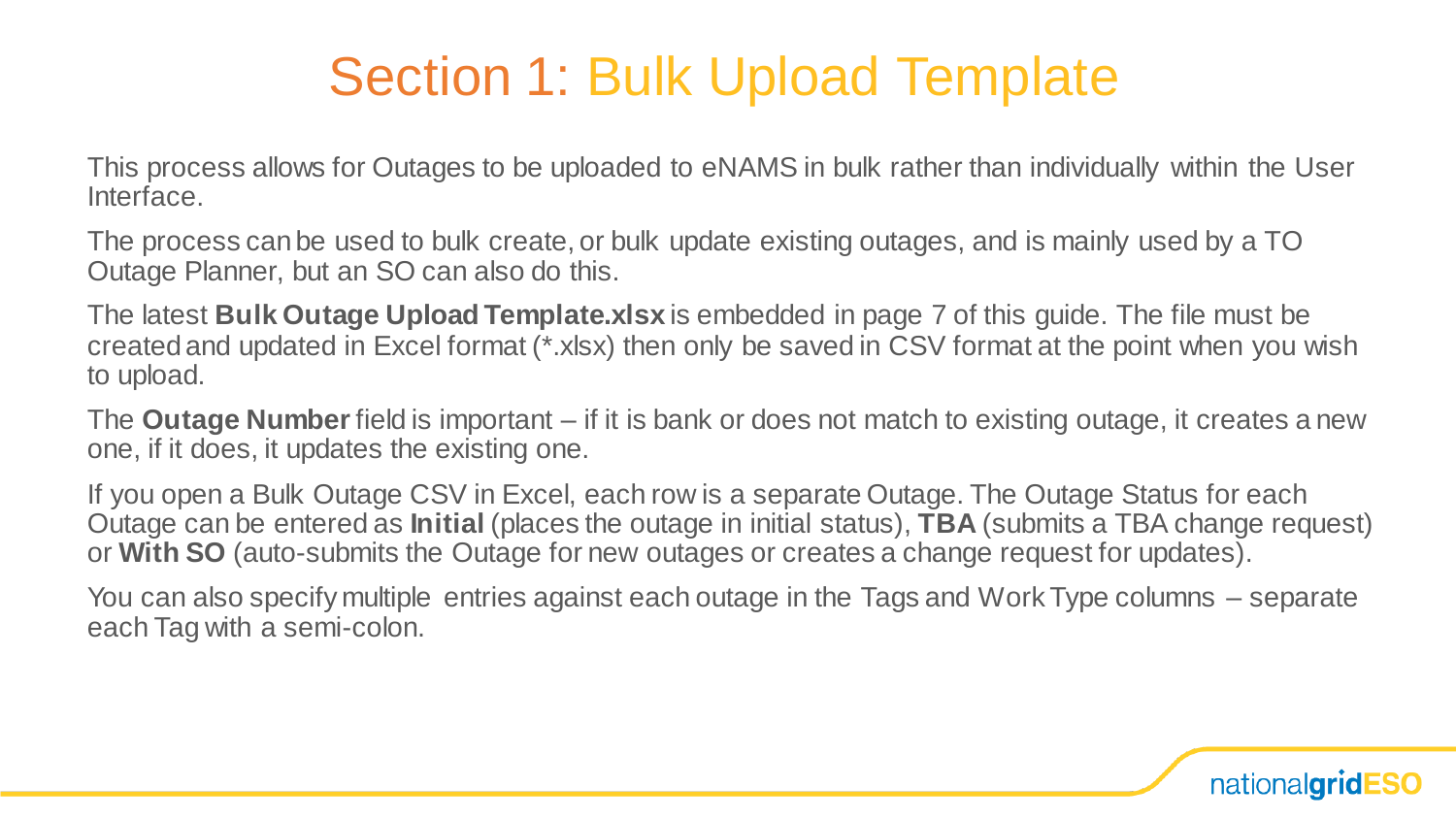The figure **1a**, **1b** and **1c** below shows all the fields required for a Bulk Outage Upload, together with the options available to you for completing those fields.

Columns A, D, F, G, I, J, L, M, N, O, P, Q, R, T, U, W and Y in the Bulk Upload template are mandatory.

For a list of the fieldnames and the options that can be entered into those fields, see the file **Bulk Outage Upload Details.xlsx** embedded in page 7.

| A               | B.                                 | $\mathsf{C}$                               | D                                | E.                                      | F.                                                                | G                           | н.                                 |                                                 |                                                 |
|-----------------|------------------------------------|--------------------------------------------|----------------------------------|-----------------------------------------|-------------------------------------------------------------------|-----------------------------|------------------------------------|-------------------------------------------------|-------------------------------------------------|
|                 | <b>Outage Status Outage Number</b> | <b>TO Reference field on</b><br>the Outage | <b>Basic Reference</b>           | <b>Additional outage</b><br>description | <b>Work Involved</b>                                              | <b>TO Impact</b>            | <b>TO comment</b>                  | <b>Planned Start Date/Time</b>                  | <b>Planned End Date/Time</b>                    |
| Status of the   |                                    | eNAMS Outage The external TO ID of         | <b>Basic Outage Code</b>         | Free text outage                        | Description of work involved                                      | The TO                      | Engineering                        | Planned Start Date/Time of                      | <b>Planned End Date/Time of</b>                 |
| Outage          | <b>Number</b>                      | the Outage                                 | relating to equipment            | description                             | for the Outage                                                    | <i>Impact</i>               | <b>Comments</b>                    | the Outage                                      | the Outage                                      |
| Choose option:  | Auto-populated<br>by eNAMS         | Example:                                   | Example:                         | Example:                                | Example:                                                          | <b>Choose</b><br>option:    | Example:                           | Format:                                         | Format:                                         |
| Initial         | E.g. ON-123456                     | T253618                                    | <b>DRAX400</b>                   | maintenance                             | Outage for planned Perform maintenance in line<br>with guidelines | P <sub>1</sub>              | Ensure isolation of                | YYYY-MM-DD HH:MM:SS                             | YYYY-MM-DD HH:MM:SS                             |
| With SO         |                                    |                                            |                                  |                                         |                                                                   | <b>P2</b><br>٠              |                                    | Example:                                        | Example:                                        |
| <b>TBA</b><br>٠ |                                    | Text field max. 20<br>characters           | Text field max. 50<br>characters | Text field max. 250<br>characters       | Text field max. 5000<br>characters                                | P <sub>3</sub><br>$\bullet$ | Text field max. 5000<br>characters | 2021-01-31 23:45:00                             | 2021-01-31 23:45:00                             |
|                 |                                    |                                            |                                  |                                         | ٠                                                                 | P4                          |                                    |                                                 |                                                 |
|                 |                                    |                                            |                                  |                                         |                                                                   | <b>P5</b><br>$\bullet$      |                                    | The excel cell needs to be<br>formatted to Text | The excel cell needs to be<br>formatted to Text |
|                 |                                    |                                            |                                  |                                         |                                                                   |                             |                                    |                                                 |                                                 |

**Fig 1a**: Column **A - J** of the Bulk Upload template sheet

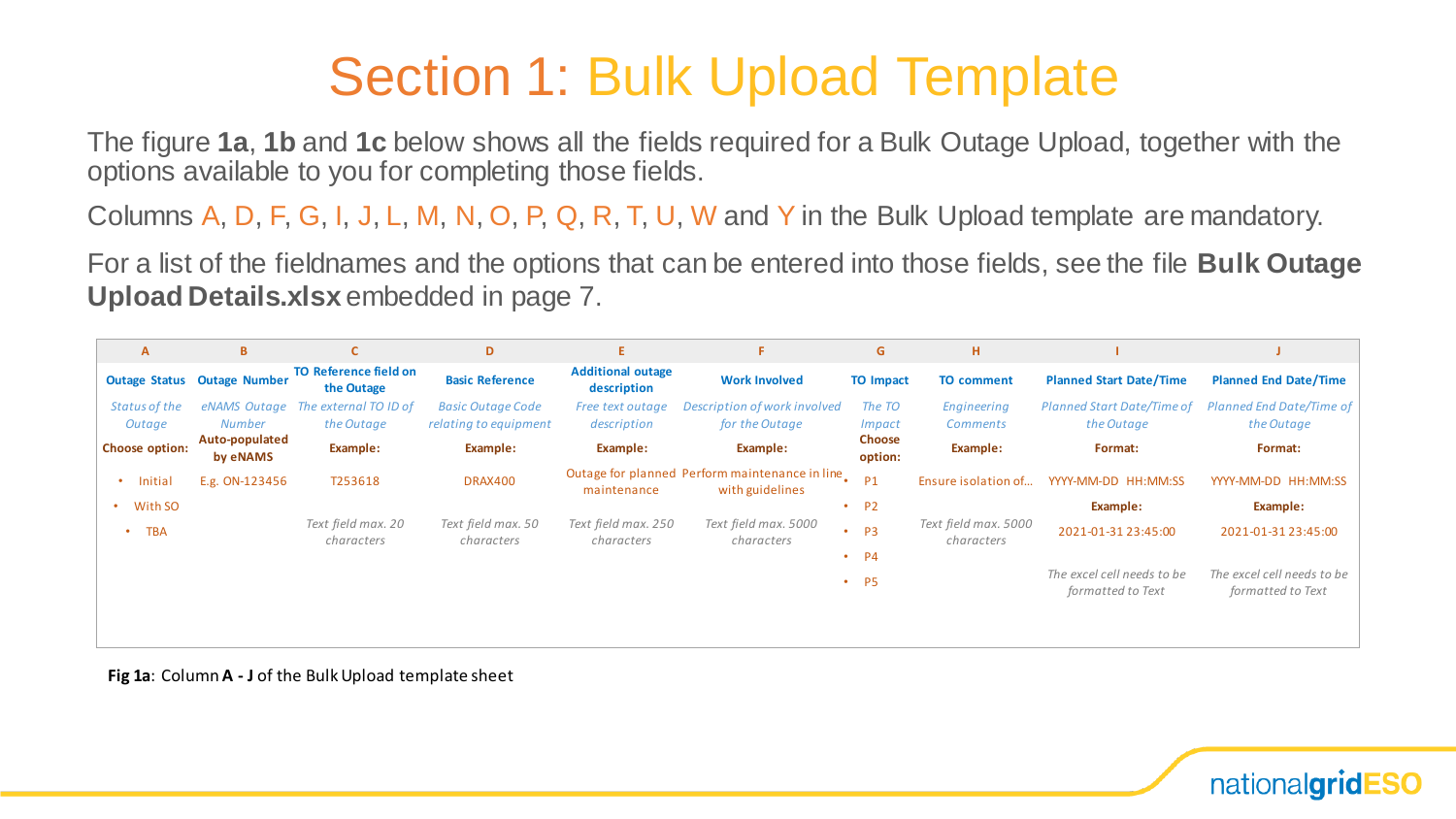| K                                                       |                                                      | M                     | N                                                                           | $\mathbf{o}$            | Þ                                                                             | $\mathbf Q$                                      | $\mathbf R$                            |
|---------------------------------------------------------|------------------------------------------------------|-----------------------|-----------------------------------------------------------------------------|-------------------------|-------------------------------------------------------------------------------|--------------------------------------------------|----------------------------------------|
| <b>Authorised Person</b><br><b>Attendance Date/Time</b> | <b>Planned Equipment</b><br><b>Release Date Time</b> | <b>Service: Day</b>   | <b>Emergency Return To Emergency Return To Service:</b><br><b>Day Units</b> | <b>Service: Night</b>   | <b>Emergency Return To Emergency Return To Service:</b><br><b>Night Units</b> | <b>OnCom</b>                                     | <b>Work Type - Short Codes</b>         |
| Authorised Person Attendance<br>Date/Time               | <b>Planned Equipment</b><br><b>Release Date Time</b> | <b>ERTS</b> day value | <b>ERTS</b> day units                                                       | <b>ERTS</b> night value | <b>ERTS</b> night units                                                       | Shows the Outage ERTS is<br><b>On Commission</b> | Short description of work              |
| Format:                                                 | Format:                                              | Format:               | <b>Choose option:</b>                                                       | Format:                 | <b>Choose option:</b>                                                         | <b>Choose option:</b>                            | Choose option:                         |
| YYYY-MM-DD HH:MM:SS                                     | YYYY-MM-DD<br>HH:MM:SS                               | <b>Number</b>         | Days                                                                        | <b>Number</b>           | Days<br>$\bullet$                                                             | <b>TRUE</b>                                      | ADR<br>٠                               |
|                                                         |                                                      |                       | <b>Minutes</b>                                                              |                         | <b>Minutes</b><br>$\bullet$                                                   | <b>FALSE</b>                                     | ANC<br>٠                               |
| Example:                                                | Example:                                             | Example:              | <b>Hours</b><br>٠                                                           | Example:                | Hours<br>$\bullet$                                                            |                                                  | <b>AVC</b><br>٠                        |
| 2021-01-31 23:45:00                                     | 2021-01-31 23:45:00                                  | 10                    |                                                                             | 10                      |                                                                               |                                                  | <b>CAP</b><br>$\bullet$                |
| The excel cell needs to be<br>formatted to Text         | The excel cell needs to<br>be formatted to Text      |                       |                                                                             |                         |                                                                               |                                                  | $\cdot$ CBG                            |
|                                                         |                                                      |                       |                                                                             |                         |                                                                               |                                                  | See attached Template for full<br>list |

#### **Fig 1b**: Column **K – R** of the Bulk Upload template sheet

| <b>S</b>                             |                                          | U                                                                                                                                                                             | $\mathbf v$                                           | W                                                             | X                                          |                                                                                                           |                                                                                                                                                                                                                 |
|--------------------------------------|------------------------------------------|-------------------------------------------------------------------------------------------------------------------------------------------------------------------------------|-------------------------------------------------------|---------------------------------------------------------------|--------------------------------------------|-----------------------------------------------------------------------------------------------------------|-----------------------------------------------------------------------------------------------------------------------------------------------------------------------------------------------------------------|
| <b>Working Time</b>                  | <b>In Service</b>                        | <b>Change Code</b>                                                                                                                                                            | <b>Change Description</b>                             | <b>Tags</b>                                                   | <b>Outage Type</b>                         | <b>Permit For Work Time</b>                                                                               | <b>Transmission Owner</b>                                                                                                                                                                                       |
| <b>Working Time of the</b><br>Outage | Shows if the Outage is In<br>Service     | The Change Code of the Outage                                                                                                                                                 | required                                              | Details of the change A way to associate Tags to<br>an Outage | Identifies type of<br>Outage               | <b>Permit for Work Date/Time</b>                                                                          | The Owner of the Outage                                                                                                                                                                                         |
| Choose option:                       | <b>Choose option:</b>                    | Choose option - only enter number,<br>e.g. 1:                                                                                                                                 | Example:                                              | Example:                                                      | <b>Choose option:</b>                      | Format:                                                                                                   | <b>Choose option:</b>                                                                                                                                                                                           |
| Daily<br>Nightly<br>Continuous       | <b>TRUE</b><br><b>FALSE</b><br>$\bullet$ | 1 - New work identified in current year<br>2 - OESB/ EMI / RHMZ<br>3 - Prev WND<br>4 - WSE<br>5 - Maintain FOI / Defects<br>6 - Faults<br>See attached Template for full list | Replace isolator<br>Text field max. 250<br>characters | <b>CTRNORTH; CTRSOUTH</b><br>$\bullet$                        | Planned<br>Unplanned<br>Fault<br>Non-NGESO | YYYY-MM-DD HH:MM:SS<br>Example:<br>2021-01-31 23:45:00<br>The excel cell needs to be<br>formatted to Text | <b>SPT</b><br>$\bullet$<br><b>SHETL</b><br>$\bullet$<br><b>NGET</b><br>$\bullet$<br><b>WPD</b><br>$\bullet$<br><b>Electricity North West</b><br>Scottish and Southern<br>See attached Template for<br>full list |

**Fig 1c**: Column **S – Z** of the Bulk Upload template sheet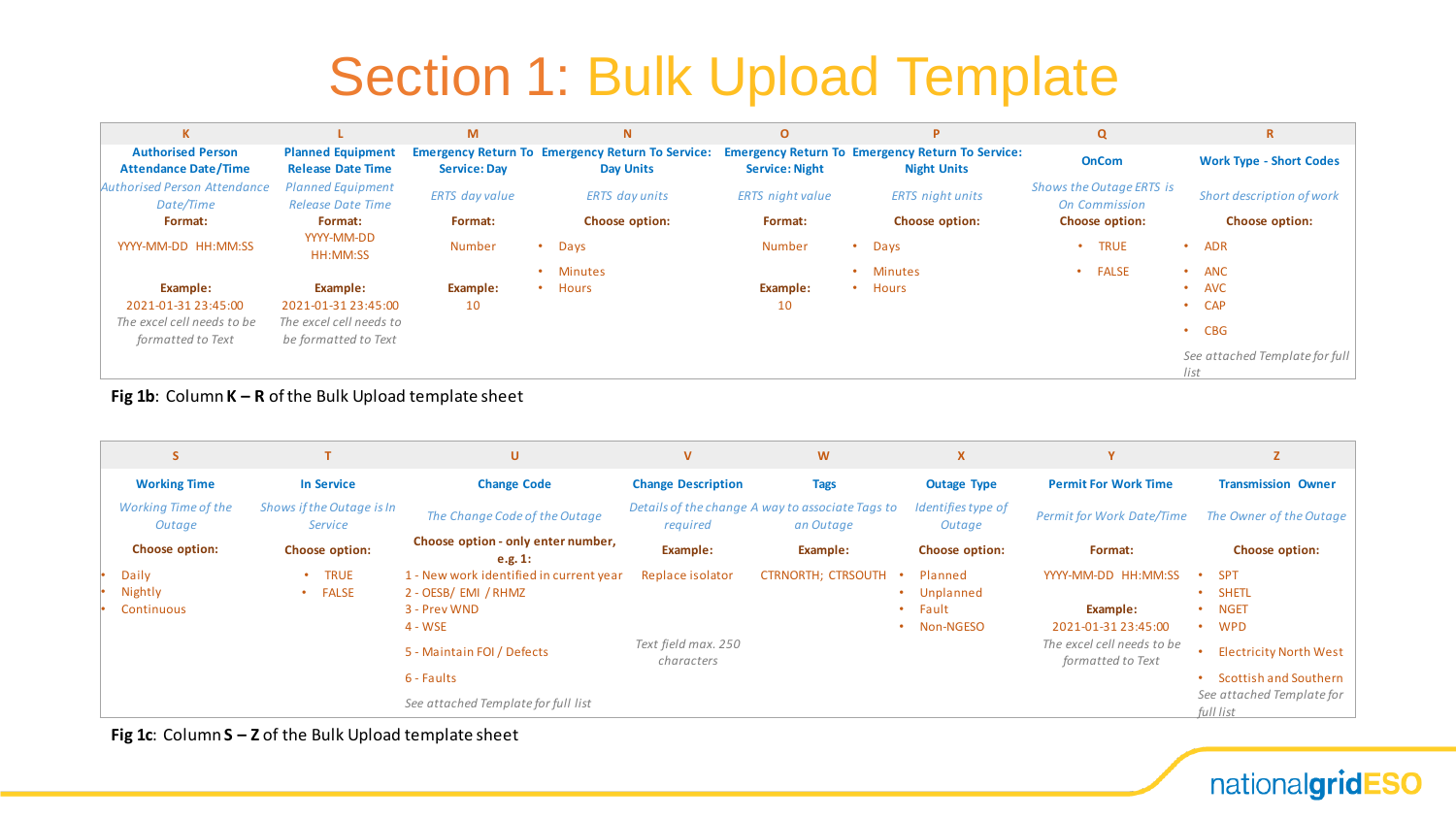#### **Important things to note:**

See embedded **Bulk Outage Upload Details.xlsx** for the full list of the fieldnames and the options that can be entered into those fields





When using Bulk Uploads, the file must be **created and updated in Excel format (\*.xlsx)** then only be **saved in CSV format at the point when you wish to upload** - do not then re-open the CSV file, or the date format will be corrupted.





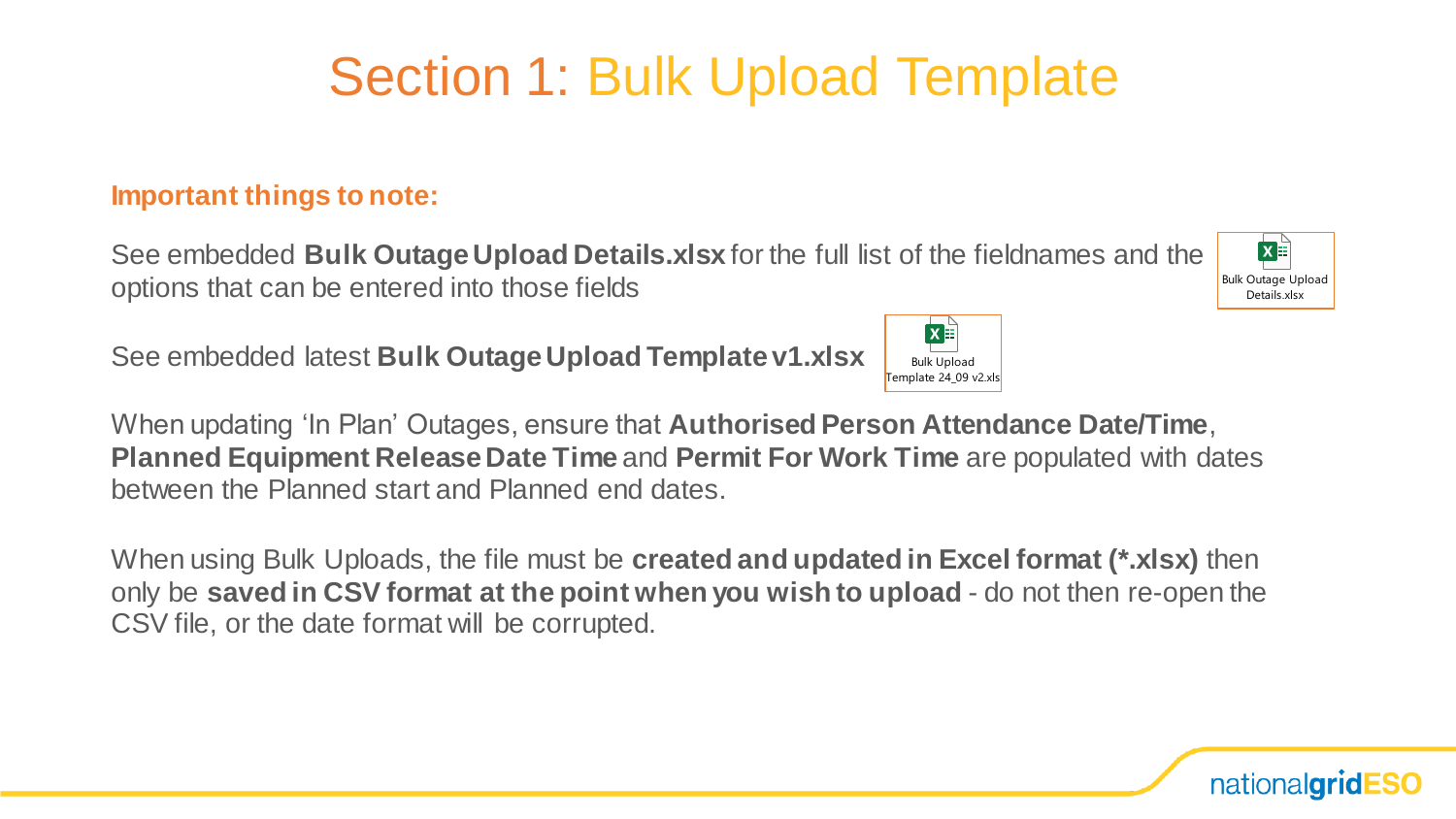#### **Important things to note:**

Fig 2 shows the different types of outage change the bulk upload functionality can perform.

This could be creating new outages or updating existing outages.

|         | <b>Creating New Outage</b>                 |
|---------|--------------------------------------------|
| Initial | The Bulk Upload can create Initial outages |
| With SO | The Bulk Upload can create With SO outages |

|                             | <b>Updating Outages</b>                                                           |
|-----------------------------|-----------------------------------------------------------------------------------|
| Initial                     | The Bulk Upload can update Initial outages                                        |
| Initial                     | The Bulk Upload can change the Initial status to With SO                          |
| With SO                     | The Bulk Upload can update With SO outages by creating With SO<br>change requests |
| With SO<br>(Change Request) | The Bulk Upload cannot update change requests (With SO)                           |
| In Plan                     | The Bulk Upload can update In Plan outages by creating With SO<br>change requests |
| In Plan                     | The Bulk Upload can TBA In Plan outages by creating TBA change<br>requests        |
| In Plan<br>Change Request)  | The Bulk Upload cannot update change requests (In Plan)                           |

**Fig 2**: Bulk upload functionality

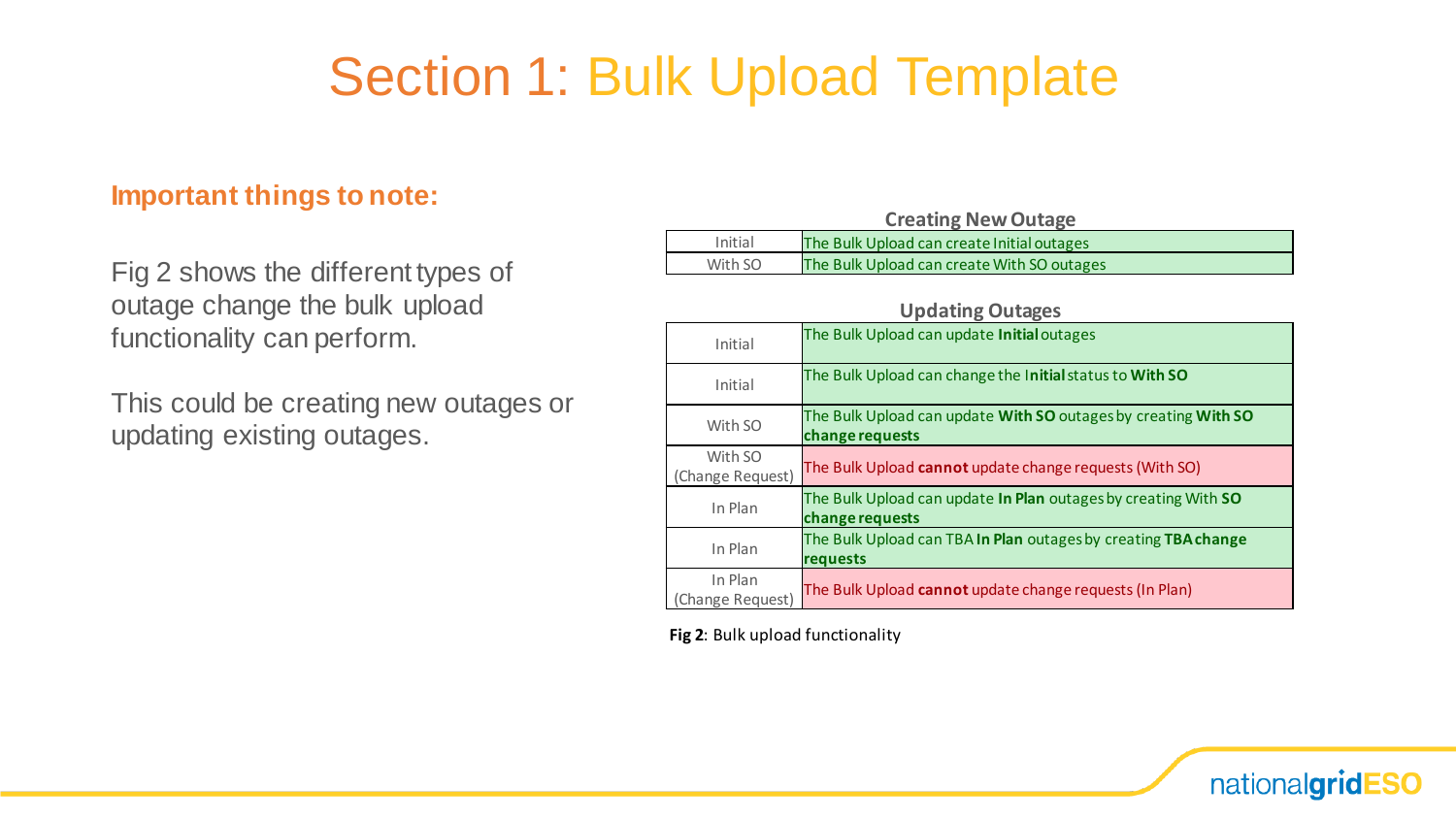#### Uploading a Bulk Upload file Section 2

*This section will show a how to upload a Bulk Upload*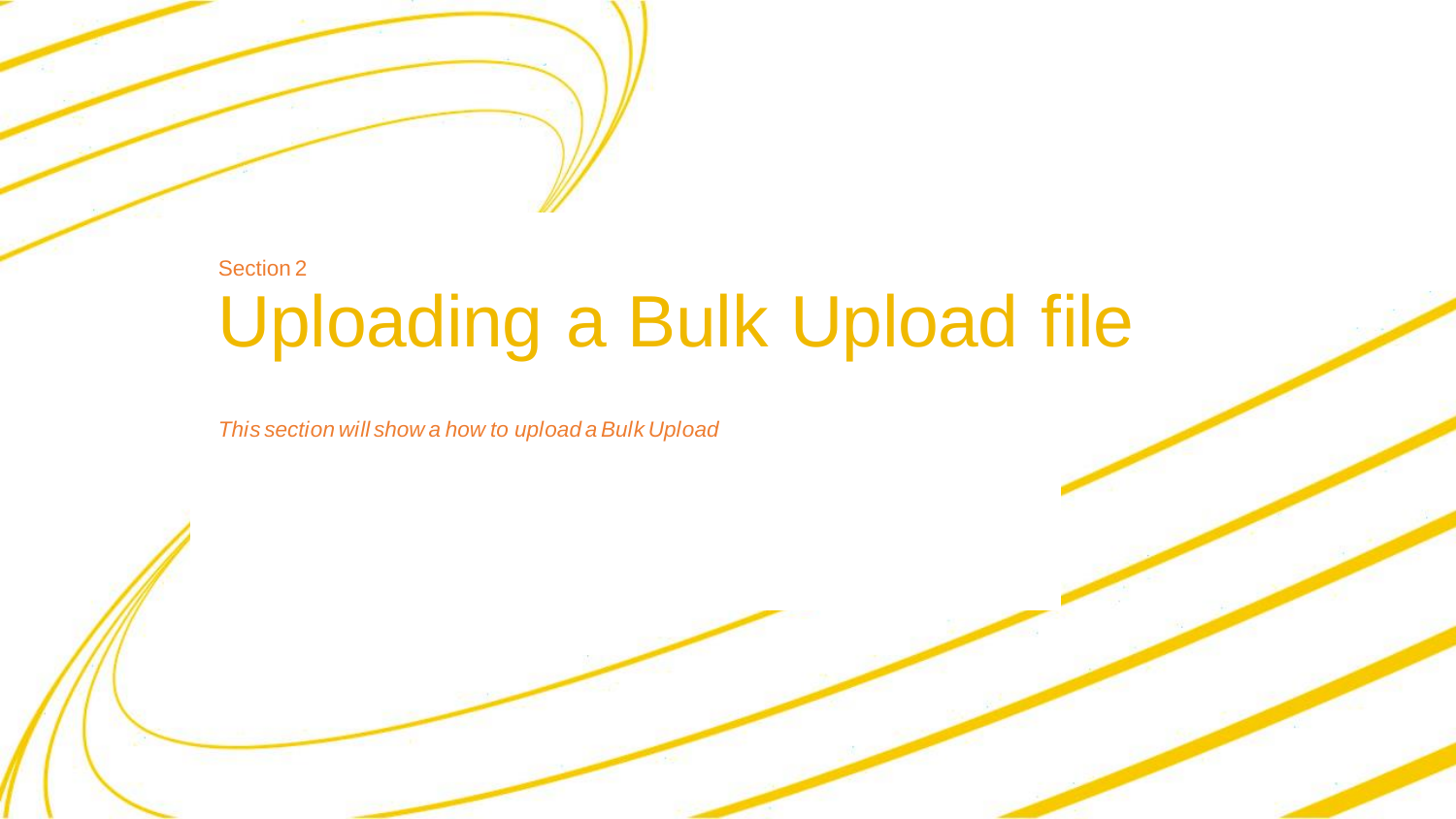### Section 2: Uploading a Bulk Upload file

**1.** Click **Bulk Upload CSV** from the navigation bar (**Bulk Upload** tab shows previous uploads) **2.** Click **Upload Files** button:

| IA            | <b>PLD</b>      | <b>BASIC DATA</b>         | OUTAGE        | REPORTS MULTI-BADR | <b>HVSCC</b> | <b>TAGS</b> | <b>BULK UPLOAD</b> | <b>BULK UPLOAD CSV</b> | PLD OUTAGE GANTT  | <b>OCLR</b> |
|---------------|-----------------|---------------------------|---------------|--------------------|--------------|-------------|--------------------|------------------------|-------------------|-------------|
| $\mathscr{A}$ |                 | <b>Bulk Record Upload</b> |               |                    |              |             |                    |                        |                   |             |
|               | <b>CSV File</b> |                           |               |                    |              | Record Type |                    |                        |                   |             |
|               |                 | <b>①</b> Upload Files     | Or drop files |                    |              |             | Outage             |                        |                   | ٠           |
|               |                 |                           |               |                    |              |             |                    |                        | Upload<br>Refresh |             |

#### **3.** Find the relevant **CSV** file and click **Open**:

| Open                                                                                                                     |                                                                                                       |                    |                                                       | X   |
|--------------------------------------------------------------------------------------------------------------------------|-------------------------------------------------------------------------------------------------------|--------------------|-------------------------------------------------------|-----|
|                                                                                                                          | This PC $\rightarrow$ Downloads                                                                       | ℧<br>$\checkmark$  | $\circ$<br><b>Search Downloads</b>                    |     |
| Organise $\sim$<br>New folder                                                                                            |                                                                                                       |                    | R.                                                    | - 7 |
| <b>Documents</b><br>蛗<br>Downloads<br>┹                                                                                  | $\hat{\phantom{1}}$<br>Name<br>Today (1)                                                              |                    | Date modified                                         |     |
| $\sqrt{\phantom{a}}$ Music<br>Pictures<br>Videos<br>$\mathbf{E}$ OSDisk (C:)<br>Group (\\uk.corp<br>or ngdfs (\\uk.corp< | <b>xa</b> Bulk Upload Template Final v1.csv<br>Earlier this year (1)<br>⋋<br>A long time ago (1)<br>⋋ |                    | 01/09/2021 09:25                                      |     |
|                                                                                                                          | File name: Bulk Upload Template Final v1.csv                                                          | $\scriptstyle\sim$ | Microsoft Excel Comma Separa $\sim$<br>Open<br>Cancel |     |

**4.** Click **Upload** button – once the progress bar finishes, click **View Uploaded Record**:

| <b>CSV File</b><br><b>①</b> Upload Files<br>Bulk Upload Template Final v1.csv | Or drop files | Record Type<br>Outage |                               |
|-------------------------------------------------------------------------------|---------------|-----------------------|-------------------------------|
|                                                                               |               |                       | Processing - 5/100<br>Refresh |
|                                                                               |               |                       |                               |
| <b>Bulk Record Upload</b>                                                     |               |                       |                               |
| <b>CSV File</b>                                                               |               | Record Type           |                               |
| <b>↑</b> Upload Files                                                         | Or drop files | Outage                | $\overline{\phantom{a}}$      |

nationalgridESO

**5.** The staging record is displayed – click the **Bulk Process button at the top right of the screen**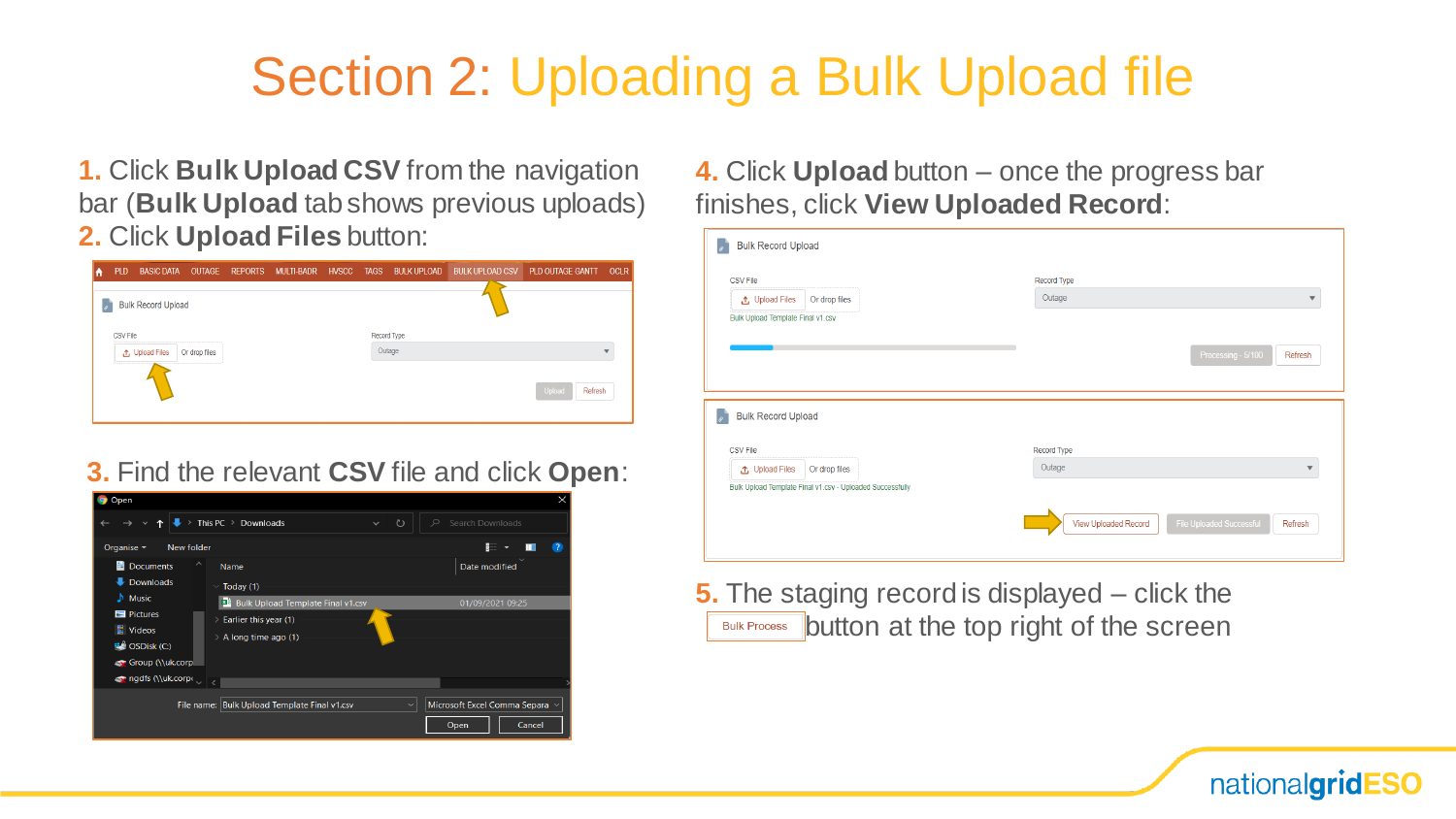### Section 2: Uploading a Bulk Upload file

**6.** At the confirmation message, click **Staging to Outage**:

| <b>Bulk Process</b>                                            |        |
|----------------------------------------------------------------|--------|
| Are you sure, you want to proceed?<br><b>Staging To Outage</b> |        |
|                                                                | Cancel |

**7.** A green message at the top of the screen confirms that your outages were uploaded:



**8.** Right click and **Reload** the Internet Browser tab – the outages will either load and display outage links or display errors as to why they didn't.

| <b>Bulk Upload Name</b><br>BU-0000317                               |               | <b>Record Type</b><br><b>Bulk Outage Upload TO</b> |                          |
|---------------------------------------------------------------------|---------------|----------------------------------------------------|--------------------------|
| <b>Status<sup>O</sup></b>                                           |               | Error Message                                      |                          |
| Passed                                                              |               | All records has been successfully processed.       |                          |
| <b>Created By</b>                                                   |               | <b>Last Modified By</b>                            |                          |
| Paul Obanor SHETL OP, 28/05/2021 14:35                              |               | Paul Obanor SHETL OP, 28/05/2021 14:36             |                          |
| Files $(1)$                                                         |               |                                                    | <b>Add Files</b>         |
| New Master Template SHET v32.csv<br>28-May-2021 · 987B · csv<br>csv |               |                                                    |                          |
|                                                                     |               |                                                    | <b>View All</b>          |
| Bulk Upload Staging Records (3)                                     |               |                                                    |                          |
| <b>Bulk Upload Staging Record Name</b>                              | Outage Number | <b>Error Message</b>                               |                          |
| BUSR-0001252                                                        | ON-0011179    |                                                    | $\overline{\phantom{0}}$ |
| BUSR-0001253                                                        | ON-0011180    |                                                    | $\overline{\mathbf{y}}$  |
| BUSR-0001254                                                        | ON-0011181    |                                                    | ⋤                        |

**9.** Click on one of the **Outage links** to view it.

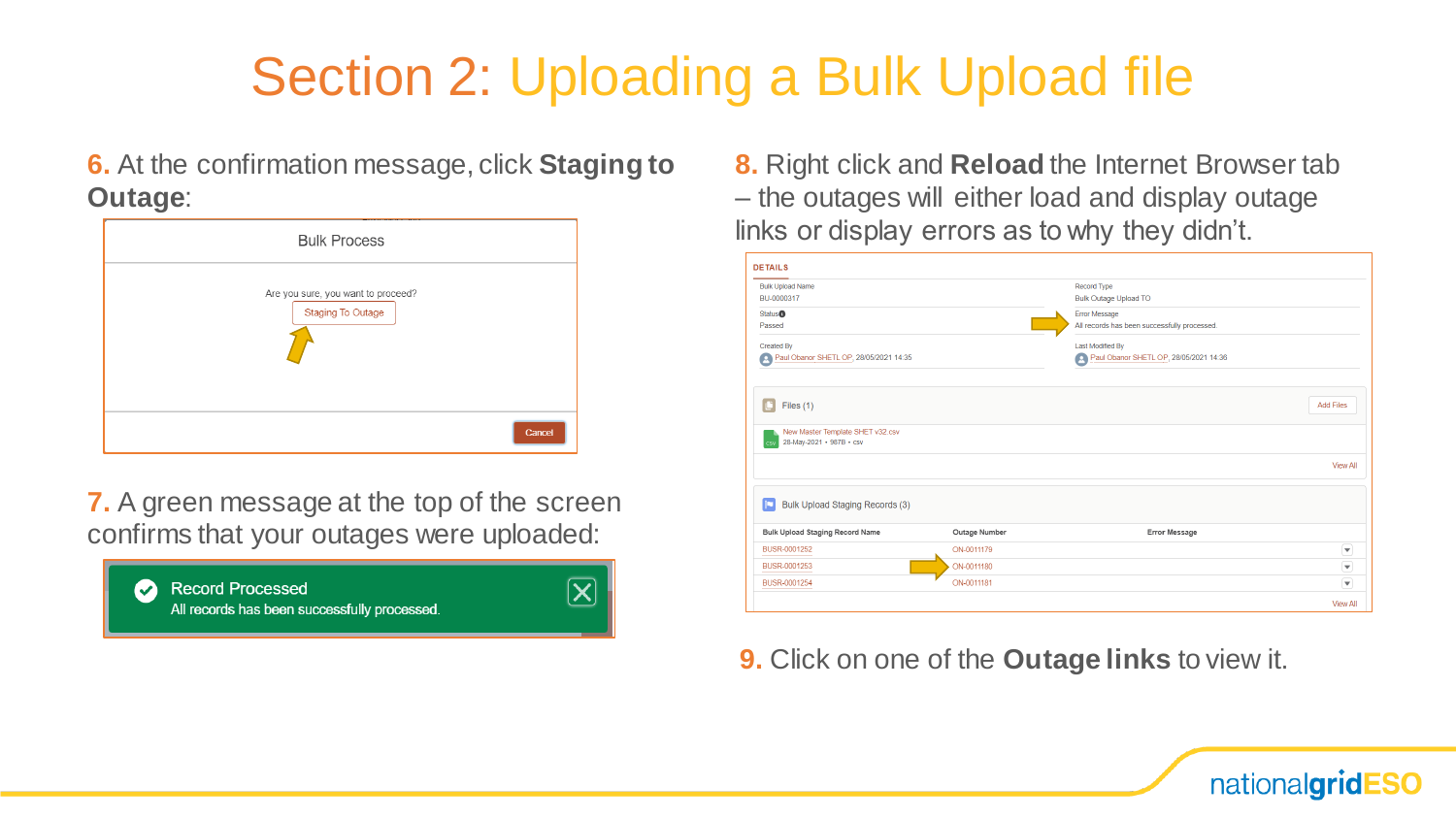Section 3

### Recently uploaded files and Bulk Upload Report

*This section will show a how to create a Bulk Upload Report after an upload and also show where all Bulk Uploads are stored*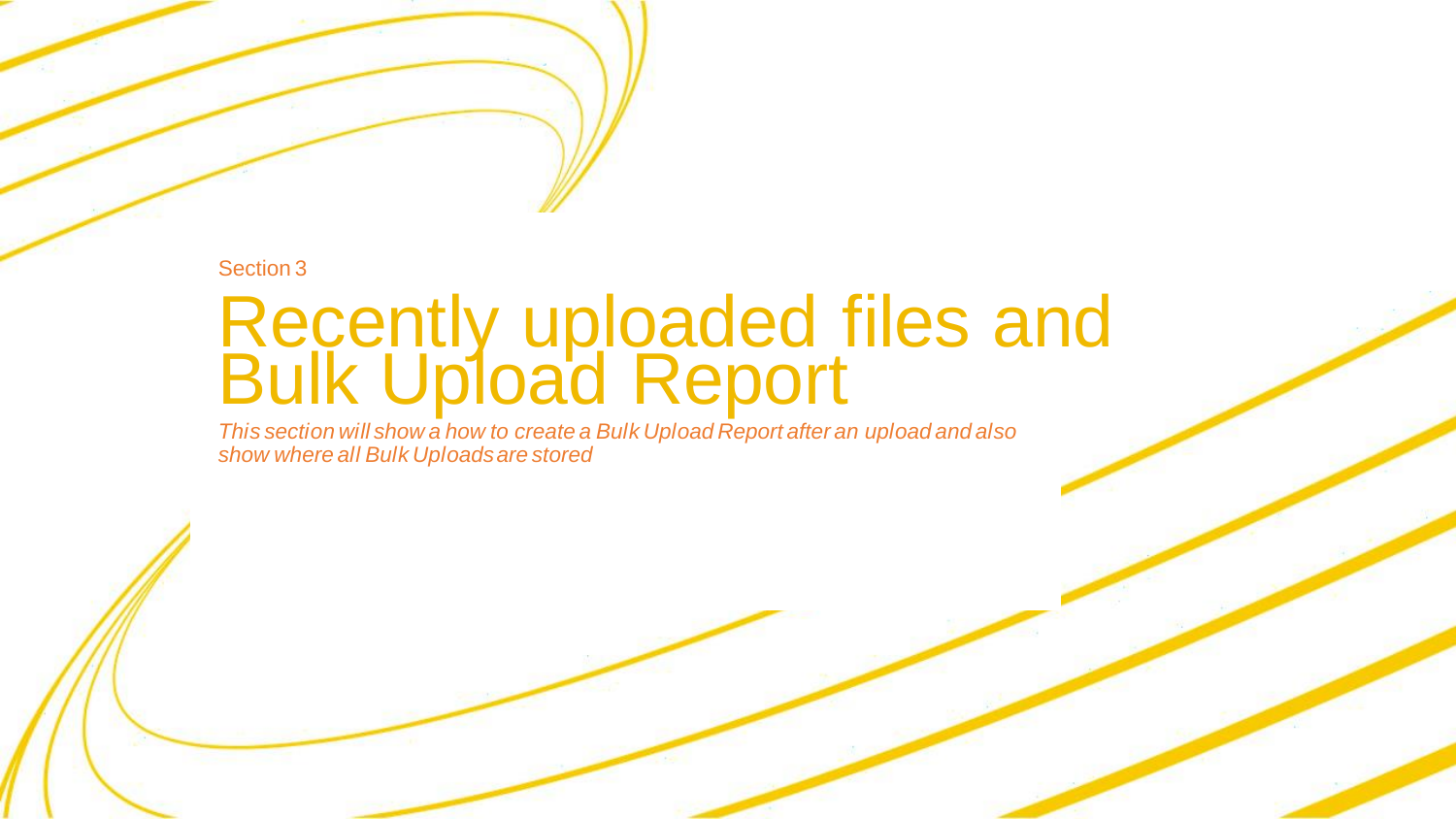### Section 3: Recently uploaded files & Bulk Upload Report

**1.** Click **Bulk Upload** from the navigation bar to shows previous uploads:

**2.** Click on any **Bulk Upload record** in the list :

| A              | <b>PLD</b>                 | <b>BASIC DATA</b>    | <b>OUTAGE</b> |              | <b>PLD OUTAGE GANTT</b><br><b>REPORTS</b>                                                | <b>HVSCC</b> | <b>BULK UPLOAD</b> |                      | <b>BULK UPLOAD CSV</b> | <b>OCLR</b>       | <b>MULTI-BADR</b>                  |              | <b>TAGS</b>             |  |
|----------------|----------------------------|----------------------|---------------|--------------|------------------------------------------------------------------------------------------|--------------|--------------------|----------------------|------------------------|-------------------|------------------------------------|--------------|-------------------------|--|
|                | <b>Bulk Uploads</b><br>All | ×                    |               |              |                                                                                          |              |                    |                      |                        |                   |                                    |              |                         |  |
|                |                            |                      |               |              | 26 items · Sorted by Created Date · Filtered by All bulk uploads · Updated 3 minutes ago |              |                    | $Q$ Search this list |                        |                   | $\overline{\mathbb{H}}$ *<br>ιĝι τ | C            |                         |  |
|                |                            | Bulk Upload N $\vee$ | <b>Status</b> | $\checkmark$ | <b>Error Message</b>                                                                     |              | $\checkmark$       | Created Date +       | $\checkmark$           | <b>Created By</b> |                                    | $\checkmark$ |                         |  |
|                |                            | BU-0000402           |               |              |                                                                                          |              |                    | 08/06/2021 07:34     |                        |                   | Paul Obanor SHETL OP               |              | $\blacktriangledown$    |  |
| $\mathfrak{D}$ |                            | BU-0000318           | Failed        |              | We are facing some error while processing the record.                                    |              |                    | 28/05/2021 14:39     |                        |                   | Paul Obanor SHETL OP               |              | $\blacktriangledown$    |  |
| 3              |                            | BU-0000317           | Passed        |              | All records has been successfully processed.                                             |              |                    | 28/05/2021 14:35     |                        |                   | Paul Obanor SHETL OP               |              | v                       |  |
|                |                            | BU-0000308           | Failed        |              | We are facing some error while processing the record.                                    |              |                    | 28/05/2021 11:42     |                        |                   | Paul Obanor SHETL OP               |              | $\blacktriangledown$    |  |
| 5              |                            | BU-0000307           | Failed        |              | We are facing some error while processing the record.                                    |              |                    | 28/05/2021 11:41     |                        |                   | Paul Obanor SHETL OP               |              | $\overline{\mathbf{v}}$ |  |
| 6              |                            | BU-0000306           | Passed        |              | All records has been successfully processed.                                             |              |                    | 28/05/2021 11:29     |                        |                   | Paul Obanor SHETL OP               |              | $\blacktriangledown$    |  |
| $\overline{7}$ |                            | BU-0000288           | Failed        |              | We are facing some error while processing the record.                                    |              |                    | 17/05/2021 16:29     |                        |                   | Paul Obanor SHETL OP               |              | $\blacktriangledown$    |  |
| R              |                            | BU-0000287           | Failed        |              | We are facing some error while processing the record.                                    |              |                    | 17/05/2021 16:25     |                        |                   | Paul Obanor SHETL OP               |              | $\overline{\mathbf{v}}$ |  |

**3.** Click **Bulk Upload Report** button – to see the a report of all uploaded outages in the record:

| Bulk Upload<br>BU-0000317                                    | <b>Bulk Upload Report</b><br><b>Bulk Process</b><br><b>Printable View</b> |
|--------------------------------------------------------------|---------------------------------------------------------------------------|
| <b>DETAILS</b>                                               |                                                                           |
| <b>Bulk Upload Name</b>                                      | Record Type                                                               |
| BU-0000317                                                   | <b>Bulk Outage Upload TO</b>                                              |
| Status <sup>O</sup>                                          | <b>Error Message</b>                                                      |
| Passed                                                       | All records has been successfully processed.                              |
| Created By                                                   | Last Modified By                                                          |
| Paul Obanor SHETL OP, 28/05/2021 14:35                       | Paul Obanor SHETL OP, 28/05/2021 14:36                                    |
| Files $(1)$                                                  | <b>Add Files</b>                                                          |
| New Master Template SHET v32.csv<br>28-May-2021 • 987B • csv |                                                                           |
|                                                              | <b>View All</b>                                                           |